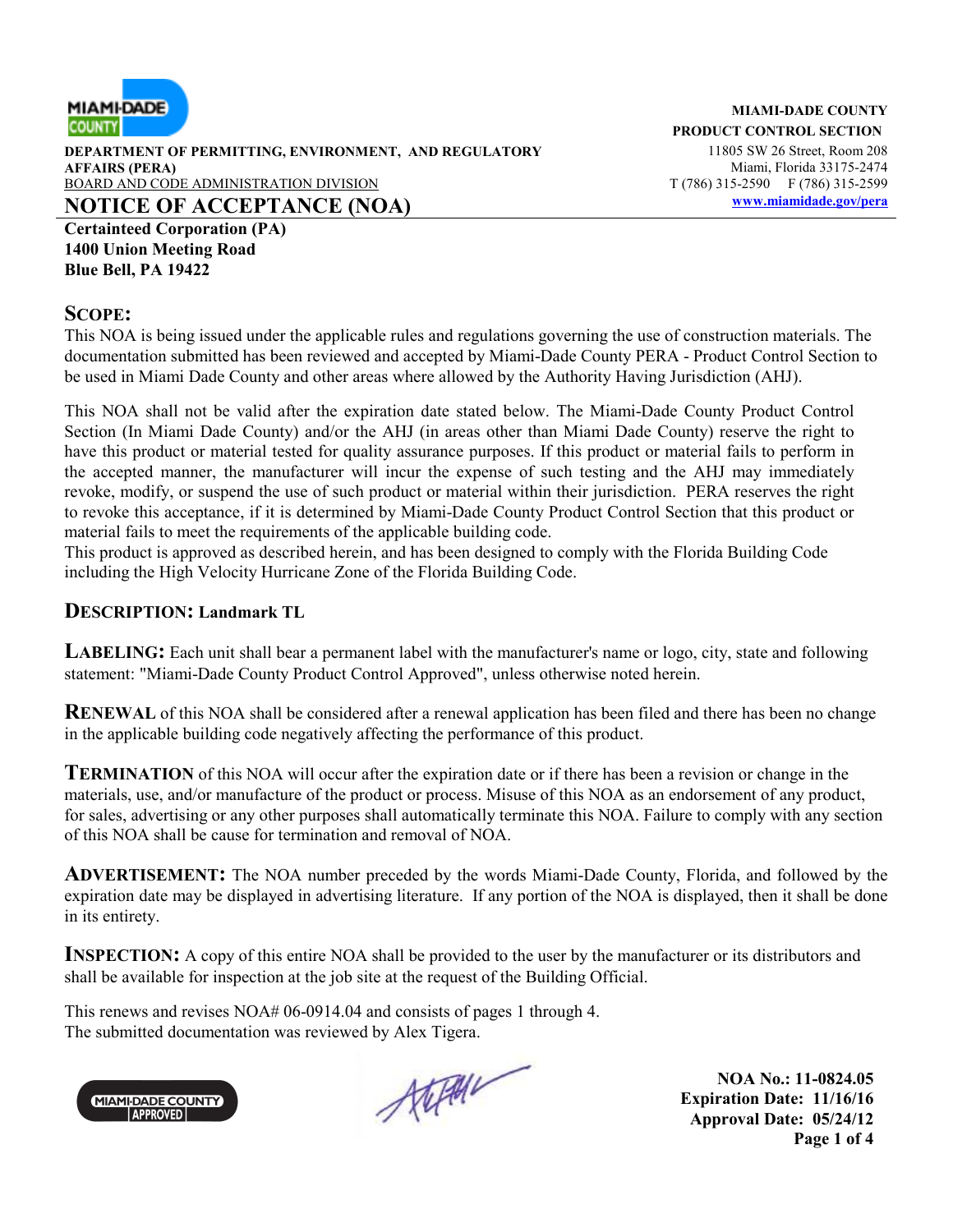## **ROOFING ASSEMBLY APPROVAL**

| Category:            | Roofing                 |
|----------------------|-------------------------|
| <b>Sub-Category:</b> | <b>Asphalt Shingles</b> |
| <b>Materials</b>     | Laminate                |
| <b>Deck Type:</b>    | Wood                    |

#### **SCOPE**

This revises and renews roofing system using **Certainteed Landmark TL**Asphalt Shingles, manufactured by **CertainTeed Corporation** as described in this Notice of Acceptance, designed to comply with the Florida Building Code and the High Velocity Hurricane Zone of the Florida Building Code.

#### **PRODUCT DESCRIPTION**

| <b>Product</b>                            | <b>Dimensions</b>       | Test<br><b>Specifications</b> | <b>Product Description</b>                   |
|-------------------------------------------|-------------------------|-------------------------------|----------------------------------------------|
| <b>Certainteed Landmark TL</b>            | $13\frac{1}{4}$ " x 40" | TAS 110                       | A heavy weight, dimensional asphalt shingle. |
| Manufacturing<br><i>Locations</i> $#1, 2$ |                         |                               |                                              |

## **MANUFACTURING LOCATION**

- 1. Freemont, CA.
- 2. Oxford, NC

# **EVIDENCE SUBMITTED**

| <b>Test Agency</b>                             | <b>Test Identifier</b> | <b>Test Name/Report</b> | <b>Date</b> |
|------------------------------------------------|------------------------|-------------------------|-------------|
| Underwriters Laboratories, Inc.                | <b>TAS 107</b>         | 01NK48206               | 12/18/01    |
|                                                | Letter                 | R <sub>684</sub>        | 01/28/02    |
|                                                | <b>TAS 107</b>         | 09CA24052               | 10/17/09    |
|                                                | ASTM D 3462            | 11NK08333               | 04/15/12    |
| PRI Asphalt Technologies, Inc.                 | <b>TAS 100</b>         | CTC-003-02-01           | 12/14/01    |
| <b>PRI Construction Materials Technologies</b> | <b>TAS 100</b>         | CTC-085-02-01           | 07/06/11    |
|                                                |                        |                         |             |

## **LIMITATIONS**

- 1. Fire classification is not part of this acceptance; refer to a current Approved Roofing Materials Directory for fire ratings of this product.
- 2. Shall not be installed on roof mean heights in excess of 33 ft.
- 3. All products listed herein shall have a quality assurance audit in accordance with the Florida Building Code and Rule 9N-3 of the Florida Administrative Code.



**NOA No.: 11-0824.05 Expiration Date: 11/16/16 Approval Date: 05/24/12 Page 2 of 4**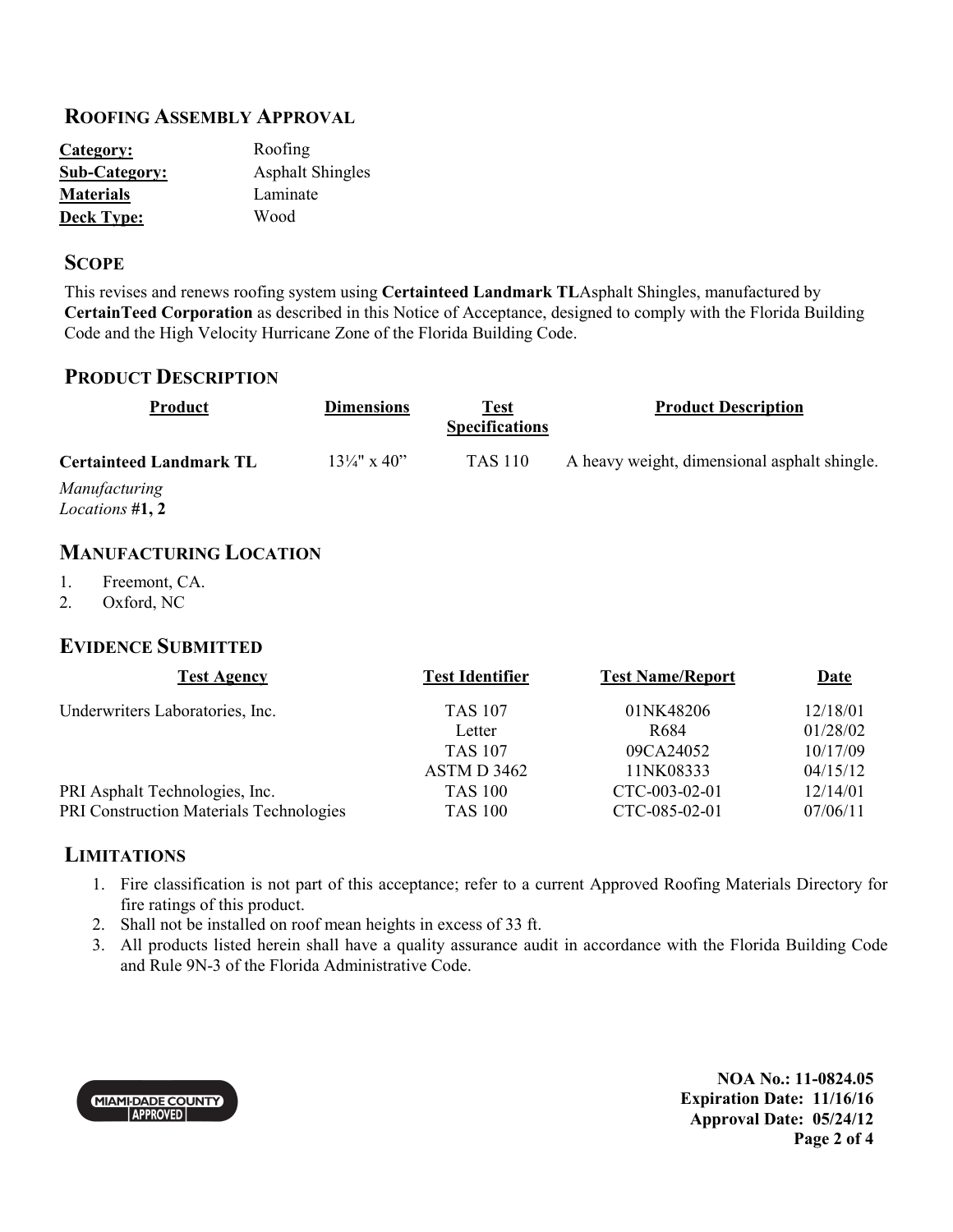# **INSTALLATION**

- 1. Shingles shall be installed in compliance with Roofing Application Standard RAS 115.
- 2. Flashing shall be in accordance with Roofing Application Standard RAS 115
- 3. The manufacturer shall provide clearly written application instructions.
- 4. Exposure and course layout shall be in compliance with Detail 'A', attached.
- 5. Nailing shall be in compliance with Detail 'B', attached.

# **LABELING**

1. Shingles shall be labeled with the Miami-Dade Seal as seen below, or the wording "Miami-Dade County Product Control Approved".



# **BUILDING PERMIT REQUIREMENTS**

- 1. Application for building permit shall be accompanied by copies of the following:
	- 1.1 This Notice of Acceptance.
	- 1.2 Any other documents required by the Building Official or the applicable code in order to properly evaluate the installation of this system.



**NOA No.: 11-0824.05 Expiration Date: 11/16/16 Approval Date: 05/24/12 Page 3 of 4**